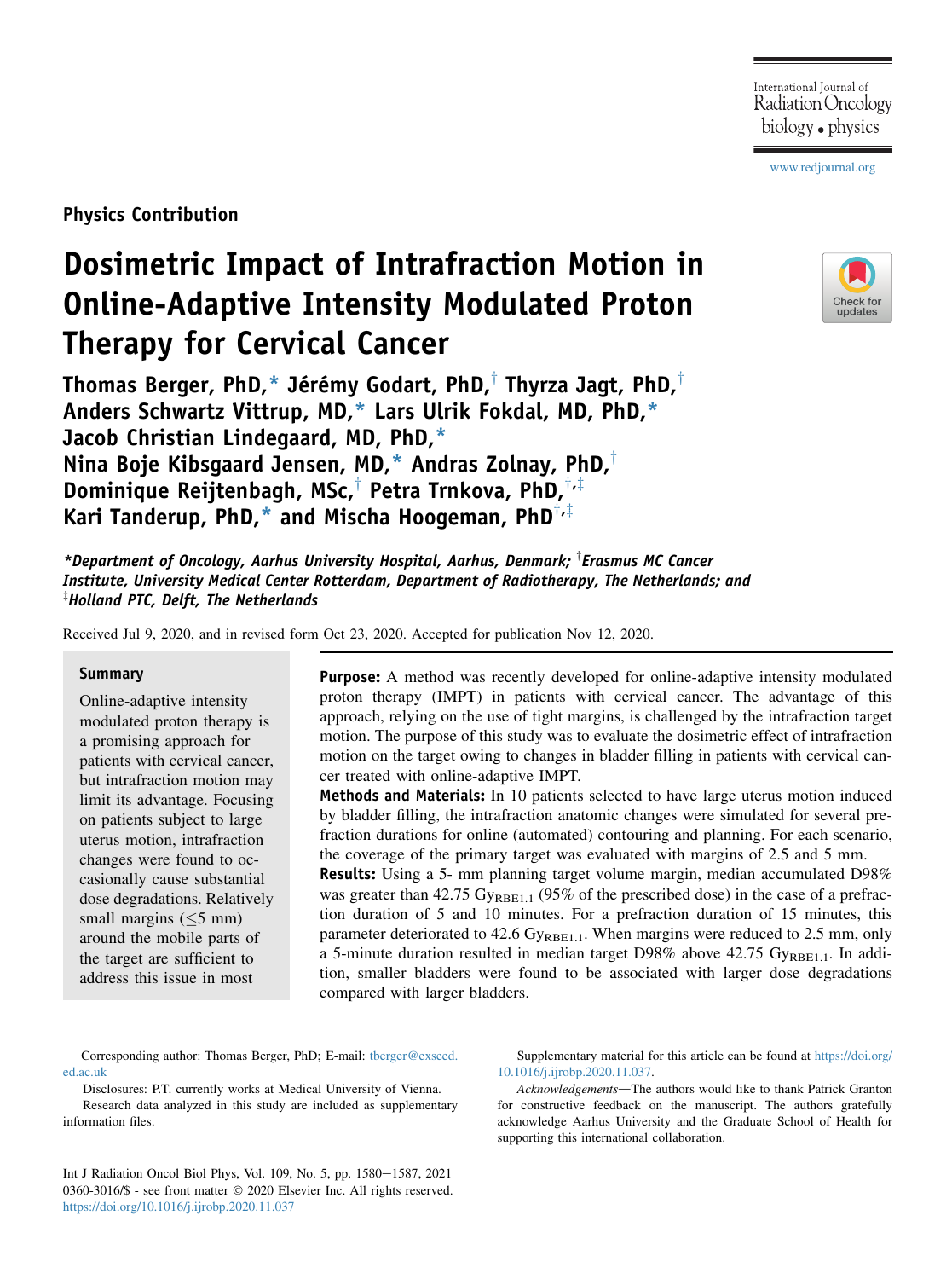cases. To limit dose degradations induced by intrafraction motion, it is recommended to treat with a full bladder.

Conclusions: This study indicates that intrafraction anatomic changes can have a substantial dosimetric effect on target coverage in an online-adaptive IMPT scenario for patients subject to large uterus motion. A margin of 5 mm was sufficient to compensate for the intrafraction motion due to bladder filling for up to 10 minutes of prefraction time. However, compensation for the uncertainties that were disregarded in this study, by using margins or robust optimization, is also required. Furthermore, a large bladder volume restrains intrafraction target motion and is recommended for treating patients in this scenario. Assuming that online-adaptive IMPT remains beneficial as long as narrow margins are used (5 mm or below), this study demonstrates its feasibility with regard to intrafraction motion.  $\odot$  2020 Elsevier Inc. All rights reserved.

## Introduction

External beam radiation therapy (EBRT) is a crucial part of the standard treatment for patients with locally advanced cervical cancer (LACC) but can cause acute and late tox-icities<sup>[1](#page-6-0)</sup> due to the inevitable irradiation of organs at risk (OARs; bowel, rectum, bladder, and vagina). $2-7$  The irradiation of the OARs partially results from the nonconformity of the dose distribution as well as from the use of the large margins necessary to handle the mobility of some parts of the target.

The primary clinical target volume (pCTV) is composed of the gross tumor volume (GTV), the remaining cervix, the uterus, and 2 cm of the upper vagina and is subject to interfractional motion during the course of EBRT. Interfractional target motion can result from changes in bladder or rectal filling.<sup>[8](#page-7-1)[,9](#page-7-2)</sup> A study by Heijkoop et al<sup>[10](#page-7-3)</sup> showed that these anatomic changes may also be significant within the time-frame of a single fraction (ie, intrafraction motion). During a fraction, the group-mean systematic intrafraction cervix-uterus motion was found to be up to 5 mm in cranial and posterior directions, and this displacement was correlated with bladder inflow rate.

EBRT motion-compensating strategies include the use of internal target volume (ITV) margins or adaptive stra-tegies such as a plan-of-the-day technique.<sup>[11-15](#page-7-4)</sup> In contrast to ITV strategies, the plan-of-the-day approach requires smaller margins, reducing the dose to  $OARs$ .<sup>[13](#page-7-5)</sup> The use of proton therapy, especially intensity modulated proton therapy (IMPT), can further reduce the dose received by surrounding organs compared with intensity modulated radiation therapy when narrow margins are used. $16-21$ However, IMPT is sensitive to motion due to its sharp dose gradients and the physical characteristics of the proton dose deposition, which makes the use of tight margins particularly challenging.

To mitigate the effect of the anatomic displacements in IMPT, plan libraries similar to photon therapy have been proposed.<sup>[22](#page-7-7)</sup> However, Jagt et al<sup>[23](#page-7-8)</sup> showed that the target coverage of a plan-of-the-day strategy could still be unsatisfactory for proton therapy and proposed online-adaptive strategies such as daily replanning instead.<sup>[24](#page-7-9)[,25](#page-7-10)</sup> Jagt et al did not, however, take into account the intrafraction motion of the target due to bladder filling over the

course of 1 single fraction. This intrafraction motion is expected to be larger in online-adaptive IMPT as additional time is required for online contouring, planning, and delivery. To conclude on the feasibility of online-adaptive IMPT approaches in the presence of intrafraction motion, further research is warranted.

This study aimed to evaluate the dosimetric effect of intrafraction motion due to changes in bladder filling in patients with cervical cancer subject to large cervix-uterus motion treated with online-adaptive IMPT. A motion model was used to simulate bladder-induced intrafraction motion on the pCTV position. Several prefraction durations (for online contouring and planning) were simulated, and for each scenario the dosimetric effect was assessed for different margins.

## Methods and Materials

Seventy-three consecutive patients with LACC, who were treated in 2 cohorts separated in time, were analyzed. A total of 10 patients for whom a wide range of bladder volumes caused significant uterus motion (ie, largest fundus displacement >4.5cm) during the radiation therapy course were selected. For each patient, a full-bladder planning computed tomography (pCT) was available as well as daily cone beam computed tomography (CBCTs) acquired for image guidance. The CBCTs were rigidly registered to the pCT based on the bony anatomy. Five different CBCTs, including the emptiest bladder, the fullest, and 3 bladders equally distributed in between, were selected to represent all possible bladder filling scenarios. The OARs, which included the outer extension of the bowels, the sigmoid, the bladder, and the rectum were contoured on the selected CBCTs by a radiation oncologist and verified by a senior site-expert. The pCTV, composed of the cervix, the uterus, the GTV, and the upper 2 cm of the vagina was also contoured on each CBCT.

The elective nodal target volume (CTV-E) included lymph nodes and was delineated on pCT. It followed the relevant vessels with a margin of  $>7$  mm, unless safe anatomic barriers such as bone or uninvolved muscle/ fascia allowed for a smaller margin. The number of lymph nodes with suspected metastases at imaging ranged from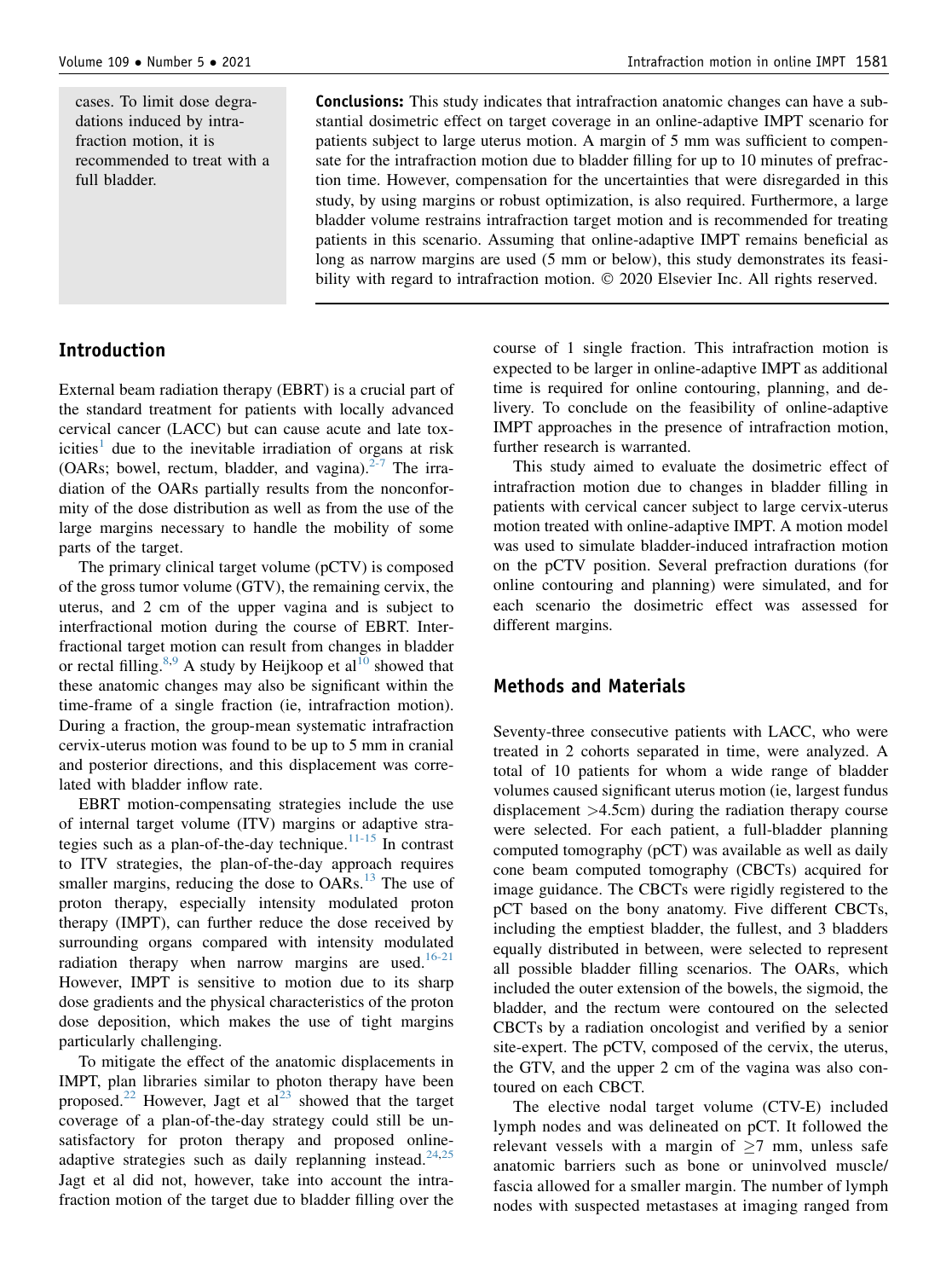0 to 5 in the patients. The cranial limit of the CTV-E was located for 7 patients at the aortic bifurcation while it reached the renal vessels, including the para-aortic region for 3 patients.

To account for the intrafraction motion, 2 planning target volume (PTV) margins, of 2.5 and 5 mm, were added isotropically to the pCTV. The pCTV from the CBCT was then combined with the CTV-E and the parametrium, which were both contoured on the pCT (and considered immobile) to form the PTV.

The Hounsfield units (HUs) of the CBCTs are not sufficiently accurate to determine the stopping power needed to calculate the proton beam range. $^{26}$  $^{26}$  $^{26}$  To solve this, synthetic CTs (sCT) that contain OARs and target contours from CBCTs with mapped HU from the pCT were generated. First, the body contours of the pCTs were filled with water HU except for the bones, which kept their original HU. Subsequently, the OARs and target contours were transferred from the CBCTs to the sCTs. Finally, the pCT HUs of the bladder and pCTV were mapped to the sCTs. To this end, the CBCT bladder and pCTV contours were nonrigidly registered to those in the pCTs, and the obtained transformations were used to map the HU in the contours from the pCTs to the sCTs.

In this study, the online-adaptive approach was assumed feasible and daily replanning was simulated. The contours from the CBCTs were considered as those obtained at imaging on the day of treatment delivery.

Using 'Erasmus-iCycle', a treatment planning system developed in house by Erasmus MC for fully automated plan generation,  $27,28$  $27,28$  4-field IMPT dose-plans were generated $^{29}$  $^{29}$  $^{29}$  on the sCTs with 2 lateral-opposed and 2 posterioroblique beams for the 5 fractions of the 10 patients. The EBRT schedule was 45  $Gy_{RBE1.1}$  in 25 fractions for the PTV. The boosted lymph nodes were planned using a simultaneous integrated boost with a dose of 55  $Gy_{RBE1.1}$ . The dose and coverage criteria of the OARs and lymph nodes were according to the image-guided intensity modulated External beam radiochemotherapy and MRIbased adaptive BRAchytherapy in locally advanced CErvical cancer (EMBRACE) II protocol. $30$  For the target, the V95% of the PTV was required to be  $\geq$ 97.5% and pCTV V95% was  $>99.5\%$  for all plans. All clinical constraints were fulfilled during the planning.

Bladder expansion was estimated to simulate bladderinduced intrafraction motion based on data from 16 patients with LACC from Erasmus MC. These patients followed a drinking protocol and were asked to drink 300 mL of water 2 hours before treatment, to empty their bladders 1 hour later, and drink another 300 mL. Patients with bigger bladders tend to have larger urine inflows and faster bladder filling.<sup>[10](#page-7-3)</sup> Therefore, to estimate the urine inflow in our patients, a linear regression of the bladder expansion rate (mL/min) as a function of initial bladder volume from the Erasmus MC patients was used. At each fraction, the bladder volume in the CBCT was used to determine the corresponding expansion rate using the aforementioned linear regression.

As the bladder expands between image acquisition and delivery,<sup>[10](#page-7-3)</sup> this time interval needs to be estimated. To do so, 3 durations were considered for the completion of contouring and planning: 5, 10, and 15 minutes. In addition, the duration of the image guidance procedure from the clinical system was added. Moreover, an allocation time per beam of 1 minute 30 seconds was assumed and summed to account for treatments taking place concomitantly in other rooms as well as the beam shifting time. Finally, a program computing the number of spots, the number of energy layers, and the gantry rotation speed was used to estimate the time of delivery for each beam. In the end, by summing the aforementioned time intervals, the duration between imaging and the halfway of the delivery of each beam was calculated. By multiplying these durations and the urine inflow, the volume of the bladder at the halfway of each beam was estimated.

A motion model based on thin-plate-spline deformable image registration algorithms was used to simulate bladderinduced intrafraction pCTV motion. $31,32$  $31,32$  It interpolates the shape of the uterus and bladder based on anatomic differences between pCT and CBCTs. A patient-specific pCTV position can thereby be simulated for any specific bladder volume or fraction duration. By applying this model for each fraction, the pCTV position halfway through each of the 4 beams was generated.

Using the newly generated pCTV, sCT images reflecting the patient anatomy at halfway through each beam were created. The contours were then visually assessed by the authors and the fractions with unrealistic anatomies (ie, uterus extrapolated in bony structures or too close to the external contour of the patient) were excluded from the analysis. The dose of each of the 4 beams was then recalculated on each corresponding sCT. Because the pCTV of each beam is different, the dose volume histogram (DVH) parameters cannot be calculated from a direct dose summation of each beam per fraction. The doses of each beam were therefore projected back to the pCT for each fraction using the deformable image registration algorithm previously described. The doses of all 4 beams were then accumulated, and a final fraction dose was computed. The dose was accumulated per fraction and not over a patient treatment as the 5 fractions selected per patient are not expected to be representative of the whole treatment course.

Three DVH parameters from the total pCTV dose per fraction were used for analysis: V42.75  $Gy_{RBE1.1}$  (%) corresponding to 95% of the prescribed dose, D98% (Gy<sub>RBE1.1</sub>), and V48.15 Gy<sub>RBE1.1</sub> (%) corresponding to 107% of the prescribed dose.

To determine whether the bladder volume at imaging influences the dose degradation, the selected fractions were divided, based on their bladder volumes, into 4 groups (small, medium, large, or very large) of 8 to 9 fractions. Median bladder volumes and D98% were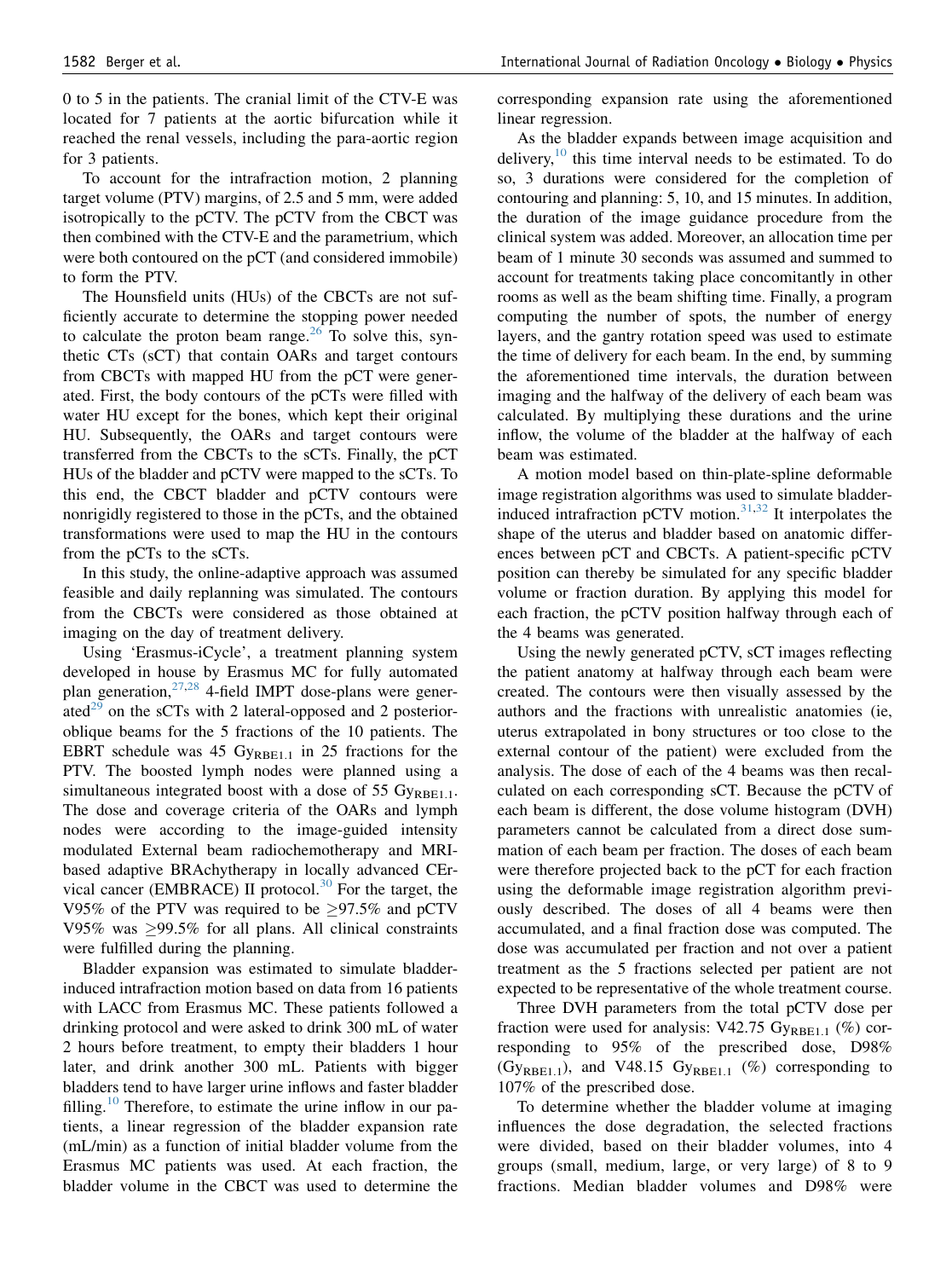<span id="page-3-0"></span>

Fig. 1. Median values of accumulated primary clinical target volume (pCTV) D98% ( $G_{YRBE1.1}$ ) as a function of median values of bladder volume at imaging  $(cm<sup>3</sup>)$ . Error bars indicate first and third quartiles.

calculated for the 4 groups and plotted ([Fig. 1](#page-3-0)). Mann-Whitney U-tests were performed (P-value threshold of .01) to compare the D98% of 2 groups composed of 17 and 18 fractions with bladder volumes of 42 to  $207 \text{ cm}^3$  and 240 to 724  $\text{cm}^3$ , respectively.

To assess whether the excluded fractions significantly affected the bladder volume distribution, a 2 sample Kolmogorov-Smirnov test was used with a threshold for statistical significance of 0.01. In addition, the anatomic location of the pCTVs subject to dose degradations  $( $42.75 \text{ Gy}_{\text{RRF1-1}}$ ) was visually inspected by a physicist.$ 

#### Results

Of the 50 CBCT scans initially selected, 35 with realistic anatomies and evenly distributed among patients (3 to 4 per patient) were further analyzed. The other cases were excluded mainly because of a too small anatomic difference between pCT and CBCTs, which made the use of the motion model inappropriate. The median (Q1-Q3) bladder volume was  $240$  (113-431) cm<sup>3</sup> at the time of daily image acquisition. The estimated time between the end of the prefraction procedure (for contouring and planning) and halfway of the last beam ranged between 10 and 19 min with a median value of 13 minutes. In a scenario with 5 minutes dedicated to contouring and dose-planning, median bladder volume increased to 299 (155-545)  $\text{cm}^3$  at the halfway of the last beam. For the 10- and 15-minute scenarios, median bladder volume increased to 318 (168-574) and 336  $(181-602)$  cm<sup>3</sup>, respectively.

The longer prefraction durations were associated with lower V42.75 GyRBE1.1 and D98%. Median D98% and V42.75  $Gy_{RBE1.1}$  were found to be close to or above 40  $Gy<sub>REE1.1</sub>$  and 98%, respectively, in all scenarios studied except with a 2.5-mm margin and a 15-minute prefraction duration. In this scenario, the median D98% dropped to

38.9 Gy<sub>RBE1.1</sub> and V42.75 Gy<sub>RBE1.1</sub> to 94.1%. Despite tolerable median DVH parameters for most scenarios, considerable dose degradation was still found for some fractions. In 1 particular case, D98% dropped to 25  $Gy_{RBE1.1}$  with a 5-mm margin and a 5-minute prefraction duration. The target coverage parameters are provided as boxplots in [Figures 2](#page-4-0) and [3](#page-4-1) for 6 scenarios (3 prefraction durations and 2 different margins). The median values are summarized in [Table 1.](#page-4-2)

[Figure 4](#page-4-3) shows that prefraction duration had very limited effect on median V48.15  $Gy_{RBE1.1}$  when margins of 5 mm are used. Decreasing the margin from 5 mm to 2.5 mm slightly reduced the V48.15  $Gy_{RBE1.1}$ .

As illustrated in [Figure 1](#page-3-0) and confirmed by the Mann-Whitney U-tests, higher initial bladder volumes (assessed at daily image acquisition) are associated with lower D98% dose degradations in all scenarios tested ( $P \leq$ .01). In a scenario with a 2.5-mm margin and 15-min prefraction duration, the group with the lowest CBCT bladder volume (median of  $56 \text{ cm}^3$ ) had a median pCTV D98% of 32.0  $Gy_{RBE1.1}$ . For the group with a median CBCT bladder volume of 290  $\text{cm}^3$ , the median D98% was 39.3 Gy<sub>RBE1.1</sub>, and for the 1 with the largest volume (median of 534 cm<sup>3</sup>), the D98% was 44.7 Gy<sub>RBE1.1</sub>. For a bladder volume of  $290 \text{ cm}^3$  or more, all scenarios led to a median accumulated D98% > 42.75 GyRBE1.1 apart from if a 2.5-mm margin was combined with a 15 min prefraction duration.

Because the full bladder CTs were not all acquired with similar bladder volumes, the bladder volumes of the excluded CBCTs ranged from  $103 \text{ cm}^3$  up to  $543 \text{ cm}^3$ . The exclusion of these fractions was found not to significantly affect the distribution of bladder volumes ( $P = .879$ ).

As illustrated in [Figure 5](#page-5-0), the anatomic region subject to repeated dose reductions  $( $42.75 \text{ Gy}_{RBE1.1}$ ) was for all$ patients the fundus and more specifically the cranial posterior part of the uterus.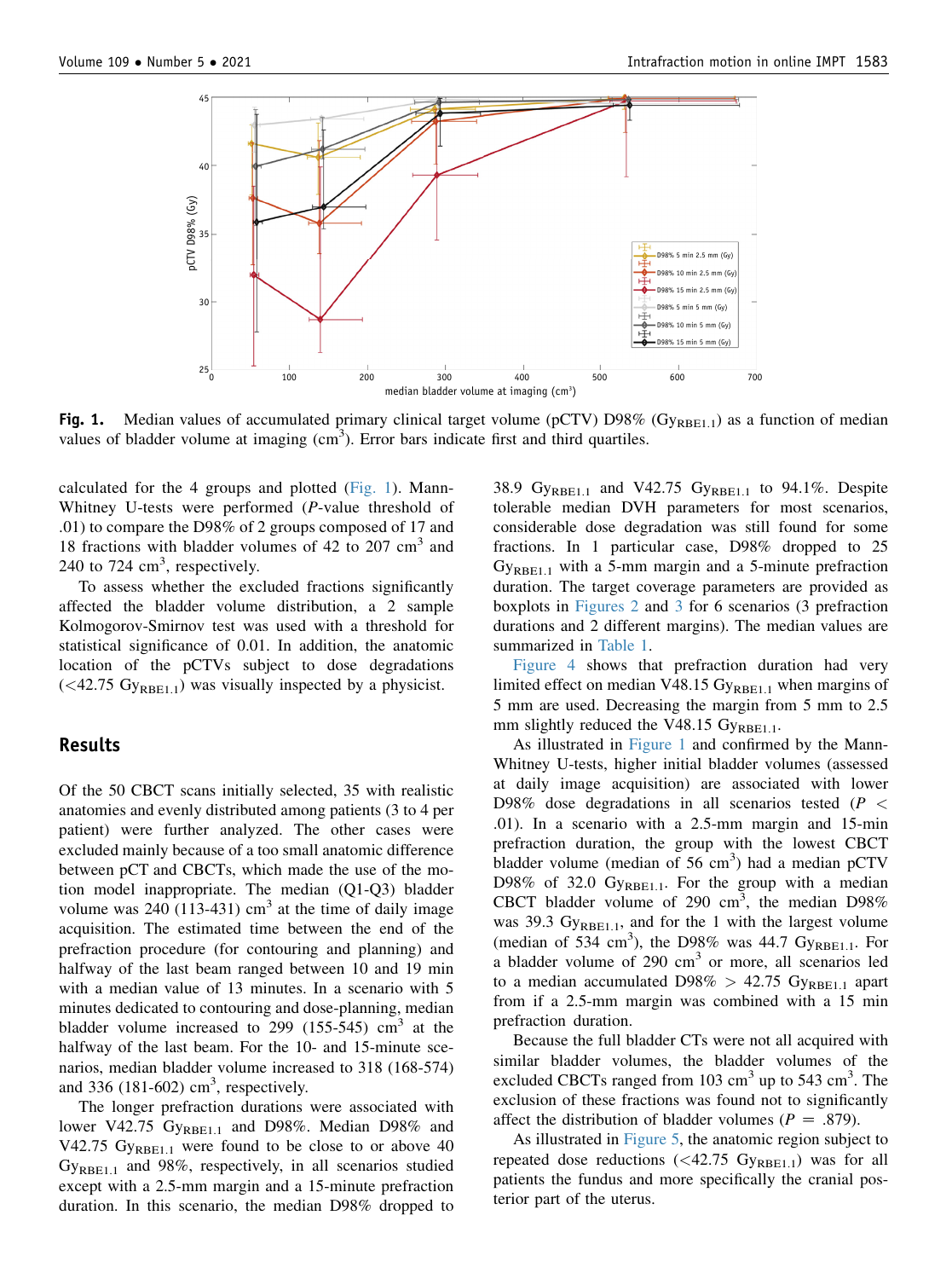<span id="page-4-0"></span>

Fig. 2. Boxplots of accumulated primary clinical target volume (pCTV) V42.75  $Gy_{RBE1.1}$  (%) for both 2.5 and 5 mm and 3 durations dedicated to contouring and doseplanning (5, 10, and 15 min). The bottom edge, the central mark, and the top edge of the box indicate the 25th, the 50th, and 75th percentiles, respectively. The whiskers extend to the most extreme data points not considered outliers  $[<\,>Q3 + 1.5 \times (Q3 - Q1)$  or  $> Q1 - 1.5 \times (Q3 - Q1)$ ], and the outliers are plotted individually using the  $+$ symbol.

<span id="page-4-1"></span>

Fig. 3. Boxplots of accumulated primary clinical target volume (pCTV) D98% ( $Gy_{RBE1,1}$ ) for both 2.5 and 5 mm margins and the 3 durations dedicated to contouring and dose planning (5, 10, and 15 min). The bottom edge, the central mark, and the top edge of the box indicate the  $25<sup>th</sup>$ , the  $50<sup>th</sup>$ , and 75th percentiles, respectively. The whiskers extend to the most extreme data points not considered outliers  $[<\,>Q3 + 1.5 \times (Q3 - Q1)$  or  $> Q1 - 1.5 \times (Q3 - Q1)$ ], and the outliers are plotted individually using the  $+$ symbol.

<span id="page-4-2"></span>

| <b>Table 1</b> Median accumulated pCTV V42.75 $Gy_{RBE1,1}$ and         |  |
|-------------------------------------------------------------------------|--|
| D98% (Gy <sub>RBE1.1</sub> ) for durations of 5, 10, and 15 minutes and |  |
| margins of 2.5 and 5 mm                                                 |  |

| V42.75 $Gy_{RBE1.1}$ (%) | $5 \text{ min}$ | $10 \text{ min}$ | $15 \text{ min}$ |
|--------------------------|-----------------|------------------|------------------|
| $2.5 \text{ mm}$         | 98.4            | 97.6             | 94.1             |
| $5 \text{ mm}$           | 99.7            | 99.2             | 97.8             |
| D98% $(Gy_{RBE1.1})$     |                 |                  |                  |
| $2.5 \text{ mm}$         | 43.2            | 41.8             | 38.9             |
| $5 \text{ mm}$           | 44.1            | 43.9             | $\frac{1}{42.6}$ |

Abbreviation:  $pCTV = primary clinical target volume$ .

Cells with a D98% > 42.75 GyRBE1.1 and V42.75 GyRBE1.1 > 98% are highlighted in green, others in yellow.

### **Discussion**

Intrafraction anatomic changes in patients subject to large uterus motion may induce substantial dose degradations. However, in most cases, relatively small margins  $(\leq 5 \text{ mm})$ are sufficient to compensate for this dose degradation. The proportion of patients encountering large bladder-filling-induced uterus-cervix motion was found to be  $14\%$ in our study, as the 10 patients analyzed were selected from a group of 73 patients. This category of patients is expected to represent between 10% and 20% of all patients with cervical cancer. Therefore, median values in our selected population could be considered as the 90 to 95th percentile for the whole population. An increased

<span id="page-4-3"></span>

Fig. 4. Boxplots of accumulated primary clinical target volume ( $p$ CTV) V48.15  $Gy_{RBE1.1}$  (cm<sup>3</sup>) for both  $p$ CTV-toplanning target volume (PTV) margins (2.5 and 5 mm) and the 3 durations dedicated to contouring and dose planning (5, 10, and 15min). For boxplots, the bottom edge, the central mark, and the top edge of the box indicate the  $25<sup>th</sup>$ , the  $50<sup>th</sup>$ , and 75th percentiles, respectively. The whiskers extend to the most extreme data points not considered outliers  $[<\,>Q3 + 1.5 \times (Q3 - Q1)$  or  $>Q1 - 1.5 \times (Q3 - Q1)$ ], and the outliers are plotted individually using the  $+$ symbol.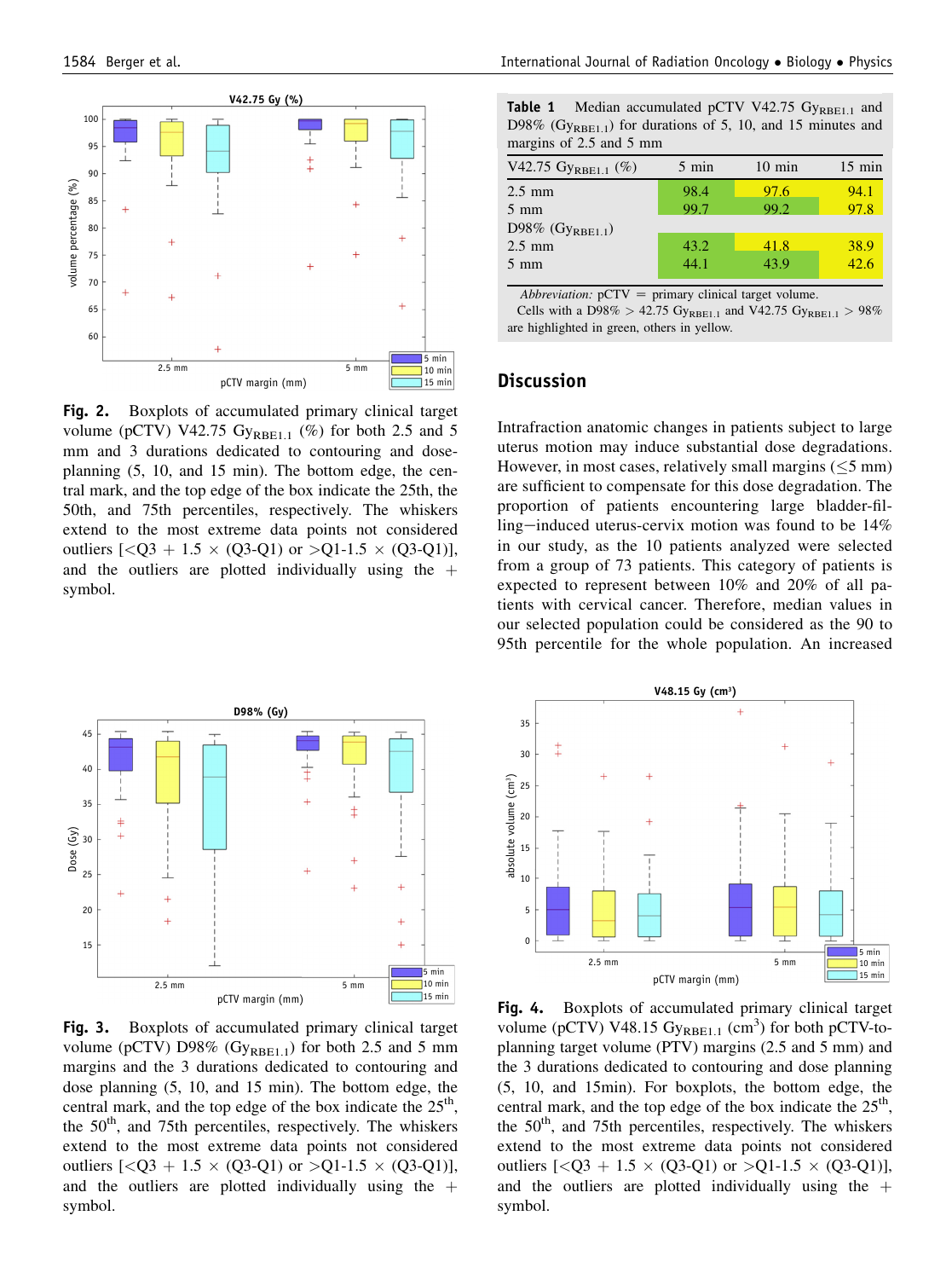<span id="page-5-0"></span>

Fig. 5. Accumulated V42.75 Gy (colored regions) from the 4 beams of 1 fraction on sagittal view of the planning computed tomography (CT) with 2.5 mm (top) and 5 mm (bottom) margins. The red contour is the primary clinical target volume (pCTV) and the yellow one the bladder. (A color version of this figure is available at [https://doi.org/10.1016/j.ijrobp.2020.11.037.](https://doi.org/10.1016/j.ijrobp.2020.11.037))

prefraction duration (from 5-10 and 15 minutes) corresponds to larger target dose degradations, as shown in [Figure 2.](#page-4-0) In a scenario in which 5 minutes are dedicated to contouring and dose planning, a 2.5-mm margin is sufficient to maintain the median pCTV D98% above 42.75 GyRBE1.1 (95% of prescription). For longer prefraction durations, a margin of 5 mm is required to secure a median D98% close to or greater than 95% of the prescribed dose. This finding suggests that the online-adaptive IMPT approach is feasible with a tight margin, even for prefraction durations of 10 or 15 min.

Because large bladder volumes are associated with smaller dose degradations ([Fig. 1](#page-3-0)), choosing a margin based on the bladder volume at imaging is a sensible strategy to minimize the dose to the OARs. Patients with bladders around  $534 \text{ cm}^3$  seem not to require margins greater than 2.5 mm for all prefraction durations. For bladders of 290  $\text{cm}^3$ , a 2.5-mm margin maintains the pCTV dose coverage up to a 10-min prefraction duration. For 15-min durations, a 5-mm margin is required. For smaller bladders  $(<141 \text{ cm}^3)$ , however, a 5-mm margin can only compensate for intrafraction motion in a 5-min prefraction duration. For this small bladder group, a margin larger than 5 mm is required for a prefraction duration of 10 or 15 min. This may limit the benefit of an online-adaptive approach for these patients.

It is currently recommended to treat patients with a full bladder to push the bowel away from the irradiated area.[33](#page-7-18),[34](#page-7-19) Based on our results, we can conclude that patients with a fuller bladder are also less subject to dose degradation induced by intrafraction motion and therefore require smaller margins. This is partly due to the fact that a uterus resting on a small expanding bladder will preferably move cranially and posteriorly. When the uterus reaches a straight position, we have observed that the bladder continues to expand predominantly cranially while affecting less the uterus position. Geometric aspects reinforce this effect: A same bladder volume increase induces a larger radius change in a smaller bladder compared with a bigger one. However, the inflow of larger bladders is greater than that of smaller ones and slightly mitigates this effect. $10$ 

As larger bladder volumes are associated with a smaller dose degradation, bladder volumes as high as comfortably achieved by the patient can be recommended. It is important to keep in mind that the benefits associated with a bladder volume strongly depend on the duration during which intrafraction motion occurs (ie, the planning and treatment phase). In addition, as bladder volume tends to decrease during the treatment course,  $35$  larger margins are expected to be required toward the end of the course. DVH parameters allow evaluation of the coverage but do not take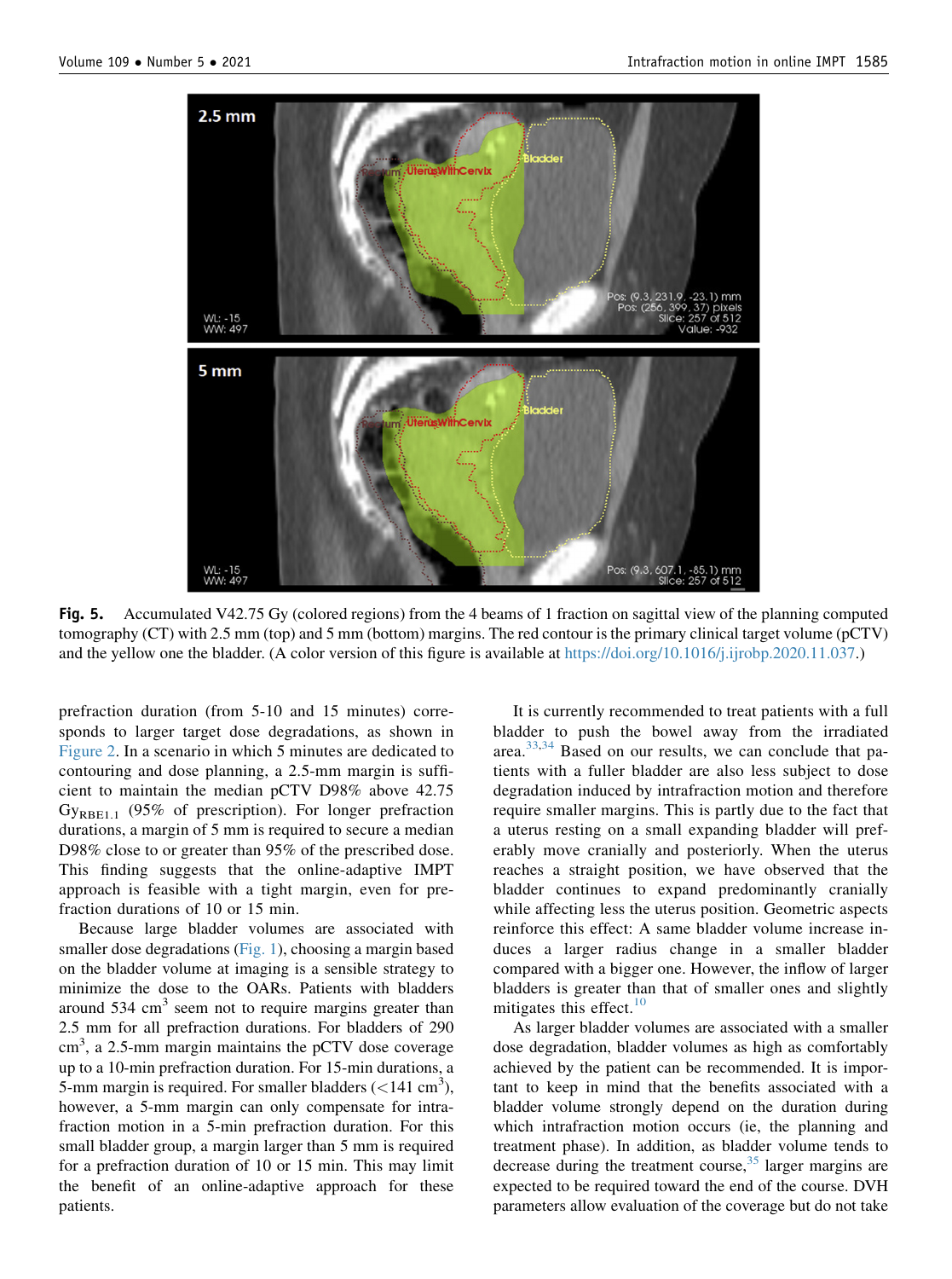into account anatomic information that may be essential. It is of particular interest for targets composed of subregions associated with different risks of recurrence, such as the pCTV. An underdosage on the GTV has more clinical effect compared with an underdosage on the uterus fundus. In our study, the anatomic region repeatedly subject to dose degradation was found to be the fundus. Incidentally, the EMBRACE II protocol tolerates a 40 Gy delivered dose to the fundus while recommending a planning aim of  $\geq 42.75$ Gy for the ITV-45 including the uterus. The small underdosages (eg, D98%  $\approx$  40 G<sub>VRBE1.1</sub>) found in our study are within the thresholds recommended in the EMBRACE II protocol.

The fractions selected for each patient are not expected to be representative of the whole EBRT course, but to depict the widest range of bladder volumes. The median results are thereby expected to provide a reasonable approximation of most of the fractions. In addition, we analyzed patients subject to substantial bladder-fillinginduced uterus motion. As they represent the most challenging group that would require the largest margins, this allows us to conclude on the feasibility of the onlineadaptive approach for all patients with cervical cancer.

The uterus motion that was simulated is likely not to have accurately reflected the anatomic changes that occurred in the patients in all situations. In particular, the urine inflow varies depending on hydration, and the bladder expansion parameters used were based on an average of patients who followed a specific drinking protocol. The effect of this uncertainty may be estimated if one considers the different prefraction durations of this study as a modulation of the inflow. Despite this imprecision, the shape of the growing bladder as well as the subsequent uterus motion can be considered realistic. In this study, only intrafraction motion due to bladder filling was simulated despite the presence of other organs with variable filling in the pelvic region. The filling of the rectum is known to cause GTV/cervix interfraction motion, but Heijkoop et al<sup>[10](#page-7-3)</sup> found an average variation of  $5 \text{ cm}^3$  of the rectum in a 21-minute fraction and an absence of correlation with intrafraction motion, which justifies our approach. However, further studies are needed to confirm these results and to determine whether an extra margin is required to account for this.

The method to generate the sCT is described in the Methods and Materials section. We also tested an alternative method, which uses intensity-based deformable registration to deform the pCT to the CBCT and map the HU accordingly. However, this resulted in disproportionately stretched gas pockets in the sCT, which interfered with the dose calculation. The advantage of our approach is that the results are not distorted by other factors, but only gives the dosimetric effect of the intrafractional movement of the cervix-uterus.

Most studies evaluating plan-library strategies are based on an analysis of repeat CTs and disregard the dosimetric contribution of intrafraction motion. Our study indicates

that this aspect should be considered for patients subject to large intrafraction motion. On the other hand, in our study, uncertainties other than intrafraction motion, such as change in patient position from pCT to delivery, pencil beam misalignment, couch misalignment, or range uncertainties, were not included and should be evaluated and compensated for separately. Our results indicate that for intrafraction motion alone, small margins  $(\leq 5$  mm) are sufficient in most cases. However, in a realistic treatment scenario the other uncertainties should be accounted for by an additional margin or robust optimization.

In the present study, the lymph nodes were considered static, but possible intrafraction motion should be assessed and included when devising margins for this part of the target volume.

The implementation of online-adaptive strategies in clinical practice still requires some challenges to be addressed, such as the development of a fast and reliable auto-contouring tool as well as a way to generate a treatment plan rapidly. The durations for contouring and treatment planning (5, 10, and 15 minutes) were chosen in the present study assuming that reliable automated solutions will become available for both tasks. Research groups and also vendors have made significant progress in this direction. For example, Liu et  $al^{36}$  $al^{36}$  $al^{36}$  have developed a tool based on a convolutional neural network for automatic segmentation of the OARs of patients with cervical cancer and have achieved acceptable results in less than 5 seconds. For target contours, Bondar et  $al<sup>37</sup>$  $al<sup>37</sup>$  $al<sup>37</sup>$  investigated different strategies with minimal user intervention, which satisfactorily delineated daily cervix-uterus shapes in less than 1 minute. Regarding automatic IMPT replanning for patients with cervical cancer, Jagt et  $al<sup>23</sup>$  $al<sup>23</sup>$  $al<sup>23</sup>$  recently reported on a method that successfully adapts the treatment plan from a planlibrary in the order of minutes. Therefore, we believe that the durations chosen in the present study are realistic for the near future.

## Conclusions

In conclusion, intrafraction motion can have a substantial dosimetric effect for patients with cervical cancer treated with online-adaptive IMPT. Margins of 2.5-5 mm were found to limit this effect in most scenarios for patients subject to large interfractional uterus motion. Note that an additional margin or robustness may be needed to account for other treatment uncertainties. In addition, it is recommended to treat patients with a full bladder to minimize the dose degradation.

#### References

<span id="page-6-0"></span>1. Pötter R, Tanderup K, Kirisits C, et al. The EMBRACE II study: The [outcome and prospect of two decades of evolution within the GEC-](http://refhub.elsevier.com/S0360-3016(20)34559-4/sref1)[ESTRO GYN working group and the EMBRACE studies.](http://refhub.elsevier.com/S0360-3016(20)34559-4/sref1) Clin [Transl Radiat Oncol](http://refhub.elsevier.com/S0360-3016(20)34559-4/sref1) 2018;9:48-60.